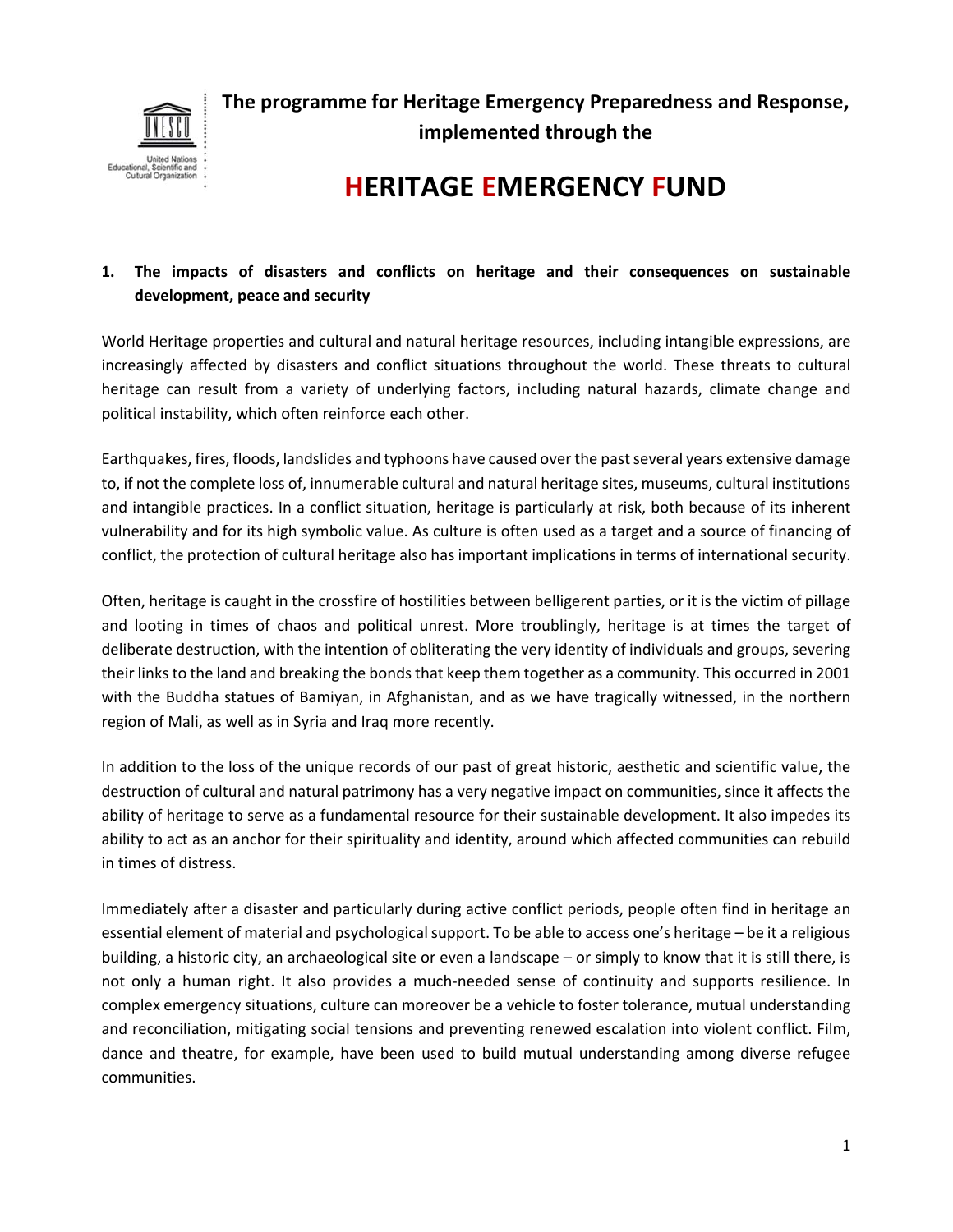In the post‐disaster and post‐conflict phase, the rehabilitation of heritage may contribute to strengthening the resilience of a community, and to healing the scars caused by war, by helping vulnerable people recover a sense of dignity and empowerment. The acknowledgment and restoration of heritage, based on shared values and interests, may also foster mutual recognition, tolerance and respect among different communities, which is a precondition to a society's peaceful development.

Heritage, on the other hand, is not just a liability when it comes to disasters. A vast literature has shown that well-maintained heritage sites and structures may reduce disaster risks. They transmit traditional knowledge associated with building techniques and environmental management.

Protecting heritage from the risks associated with disasters and situations of conflict, including when lives are at risk and humanitarian concerns become a priority, is therefore a fundamental development imperative and security issue.

# **2. The challenges to be addressed**

Within this context, many countries are both unaware of the risks affecting their heritage and unprepared to address them. Typically, heritage site managers are preoccupied with day to day issues, or with raising funds for ongoing restoration or conservation work. Little opportunity or leeway is provided for disaster risk management concerns and even less for possible situations of armed conflict. Despite preparation for potential disasters, they do often occur and inflict considerable damage.

Once disaster strikes, the capacity to respond quickly is often lacking. This results in lost opportunities to control and reduce the extent of the damage. When a disaster occurs or when conflict situations arise, heritage is indeed often exposed to greater and unforeseen risks which may lead to catastrophic consequences, unless immediate safeguarding measures are taken. These risks include the collapse of destabilized structures, the looting of materials or collections and the loss of precious archival records.

UNESCO, in cooperation with a number of partners such as ICOMOS, IUCN, ICCROM and ICOM,<sup>1</sup> has developed a variety of tools over the years to manage risks to heritage from disaster and conflict situations. These organizations address all stages of the disaster risk management cycle, that is, before, during and after an emergency situation. Activities implemented range from the development of guidance materials<sup>2</sup> and training programmes to response and recovery initiatives in the field.

The unprecedented attacks against culture and heritage, notably in the Middle East, together with the increased occurrence of disasters have, however, called for new and more effective approaches to meet these challenges.

<sup>&</sup>lt;sup>1</sup> ICOMOS is the International Council of Monuments and Sites; IUCN is the International Union for the Conservation of Nature; ICCROM is the International Centre for the Study and the Protection of Cultural Property; ICOM is the International Council of Museums.

 $2$  See, for example, the Resource Manual on Managing Disaster Risks at World Heritage properties (http://whc.unesco.org/en/activities/630/ ); the UNESCO Cultural Heritage Protection Handbooks Series covering movable heritage (see: http://www.unesco.org/new/en/culture/themes/museums/movable-heritage-outreach-programme/cultural-heritageprotection-handbooks-in-local-languages/); and the UNESCO/ICOM Museum Studies Training Programme (see: http://www.unesco.org/new/en/culture/themes/museums/unescoicom-museum-studies-training-package/).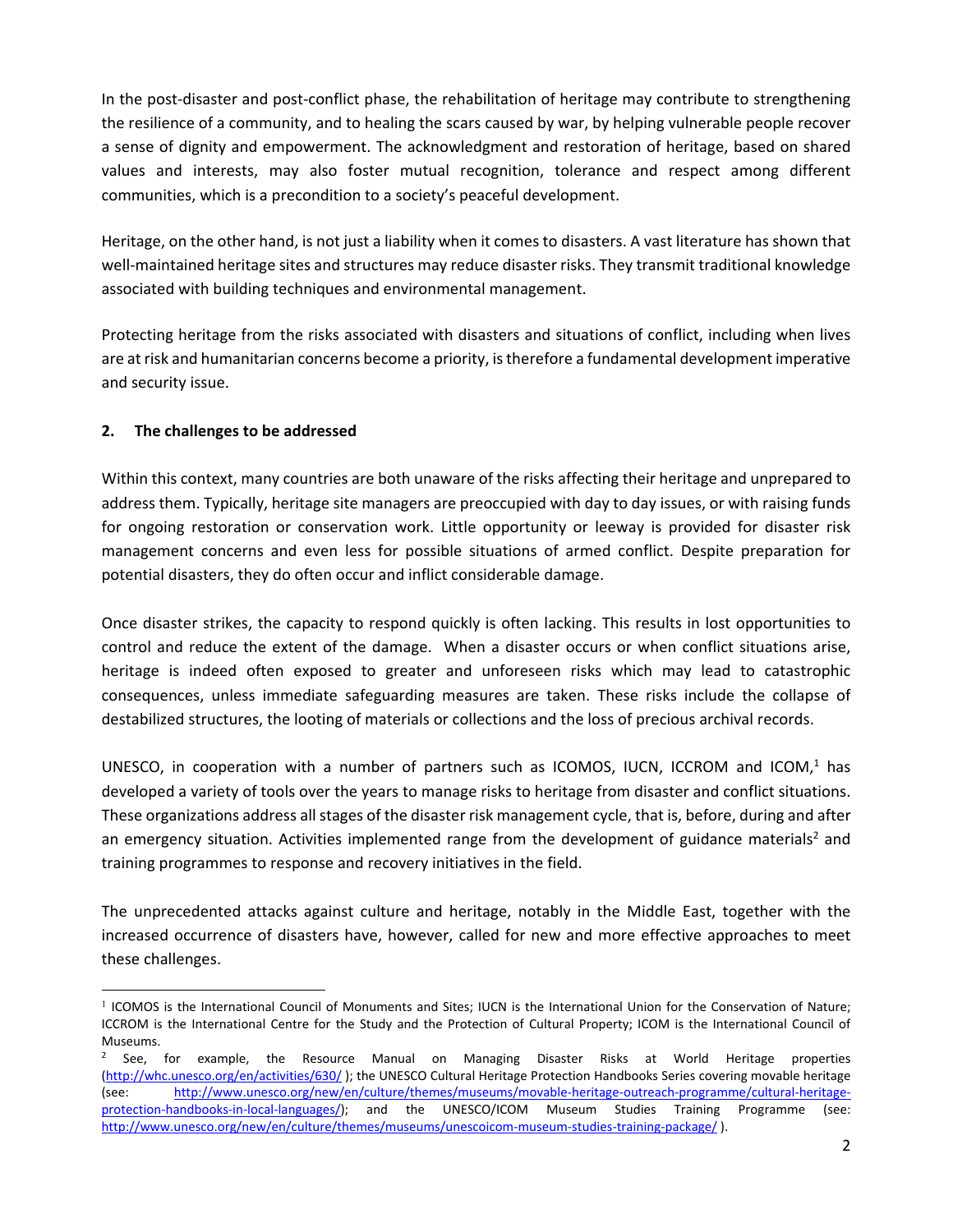Therefore, at its 38th General Conference in November 2015, UNESCO adopted a *Strategy for the reinforcement of the organization's actions for the protection of culture and the promotion of cultural pluralism in the event of armed conflict*, and, at its 39th General Conference in November 2017, the related *Addendum concerning emergencies associated with disasters caused by natural and human‐induced hazards*. In 2017, an *Action Plan* for their implementation was endorsed by the UNESCO Executive Board at its 20st session.

The Strategy builds on the six culture conventions administered by UNESCO by strengthening their synergy and operational capacity to achieve the dual objectives:

- To strengthen Member States' ability to prevent, mitigate and recover the loss of cultural heritage and diversity as a result of conflicts and disasters.
- To incorporate the protection of culture into humanitarian action, security strategies and peacebuilding processes.

This involves strengthening existing collaboration with traditional partners and establishing new forms of cooperation with actors beyond the field of culture such as the humanitarian and security sectors.

By protecting cultural heritage and promoting cultural pluralism in emergency situations, UNESCO contributes towards protecting human rights, preventing conflicts and building peace, upholding international humanitarian law and enhancing resilience among communities.

# **3. A Programme for Heritage Emergency Preparedness and Response**

In order to be able to assist the Member States of UNESCO in responding to critical situations and managing disaster and conflict‐related risks to their heritage, a **Programme for Emergency Preparedness and Response**, coordinated by a dedicated Unit within the Culture Sector of the Organization, has been established, in close cooperation with the relevant entities at Headquarters and UNESCO Field Offices.

This programme concerns **emergencies affecting culture**, defined as follows:

a situation of imminent threat to heritage, resulting from natural or human-made hazards, including armed conflict, in which a Member State finds itself unable to overcome the severe consequences of the situation on the protection, promotion and transmission of heritage or on efforts to foster creativity and protect the diversity of cultural expressions, and where immediate action is required.

The programme is supported through the **Heritage Emergency Fund**, whose mandate is to address, through short-term and first-aid activities, the critical needs that arise between the occurrence of an emergency and the implementation of long‐term and large‐scale recovery projects. It thus fills a strategic gap, as it supports critical interventions that rely upon funding immediately available and in standby, and that in consequence cannot be sustained under traditional financing mechanisms, which are based upon time‐taking planning processes. By filling this gap, the HEF plays an effect of catalyst of further funding, as those interventions provide the necessary baseline information for the development of recovery projects.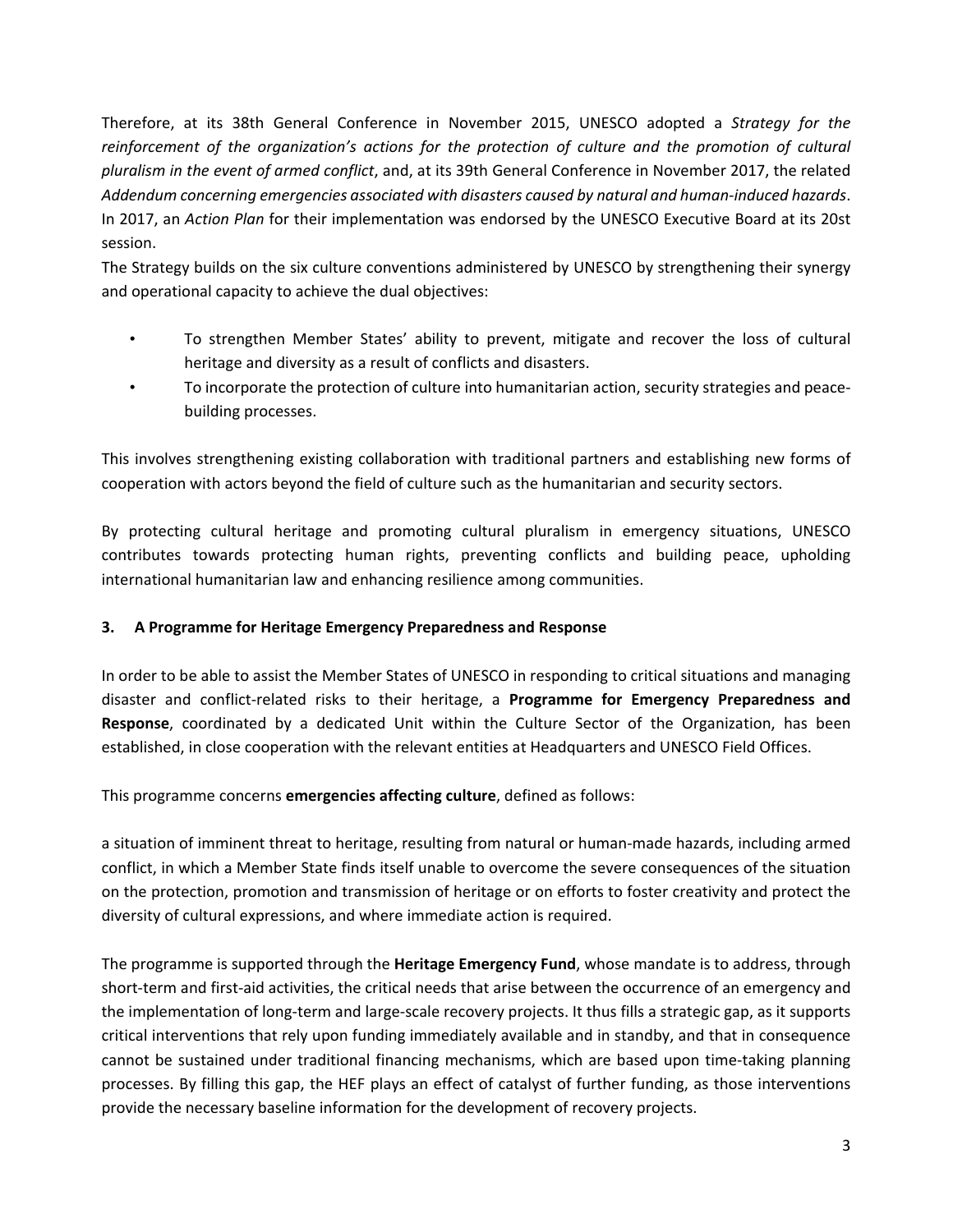The programme supports short‐term small‐scale **activities** in three main areas:

#### *3.1 Preparedness*

The effects of a disaster or conflict can be mitigated if appropriate measures are taken to anticipate them in the first place. Typical activities include: 

- Provision of technical assistance for the implementation of emergency preparedness and risk mitigation interventions on cultural heritage and diversity
- Development of capacity‐reinforcement materials on the implementation of emergency preparedness and risk mitigation interventions on cultural heritage and diversity
- Organization of training workshops in different Regions, on the implementation of emergency preparedness and risk mitigation interventions on cultural heritage and diversity, for professionals in cultural heritage as well as disaster risk reduction, crisis response and emergency management, including women
- Development of studies on cultural heritage and diversity in emergencies
- Organization of or participation in coordination meetings with potential or current partners
- Development or update and dissemination of awareness-raising materials on culture in emergencies
- Advocacy for the importance to protect and promote cultural heritage and diversity in emergencies at information and statutory meetings, or promotional and fund‐raising events.

# *3.2 Response*

When disaster strikes, there is no time to waste in identifying exactly what the situation calls for. By sending a small team of experts within hours of a disaster, UNESCO will be able to quickly assess the needs and advise government agencies and international donors on the most critical actions required to avoid the further loss of heritage.

Furthermore, it is within the first few days or two to three weeks that the worst can be avoided in a disaster, if material support can be quickly provided. This could consist of the erection of temporary structures to stabilize weakened buildings, the provision of new equipment to replace damaged ones, or the rapid reconstruction of field stations to ensure that the site management authority can maintain a presence in sensitive areas.

The recovery / rehabilitation stage can be a long process requiring the participation of teams of experts as well as the establishment of multi-stakeholder management group to support national authorities and coordinate the relief effort. Activities in the context of response include:

- Deployment of rapid assessment and advisory missions, including Post-Disaster Needs Assessments (PDNA) and Recovery and Peace‐Building Assessments (RPBA)
- Implementation of urgent interventions on the ground
- Documentation and monitoring activities